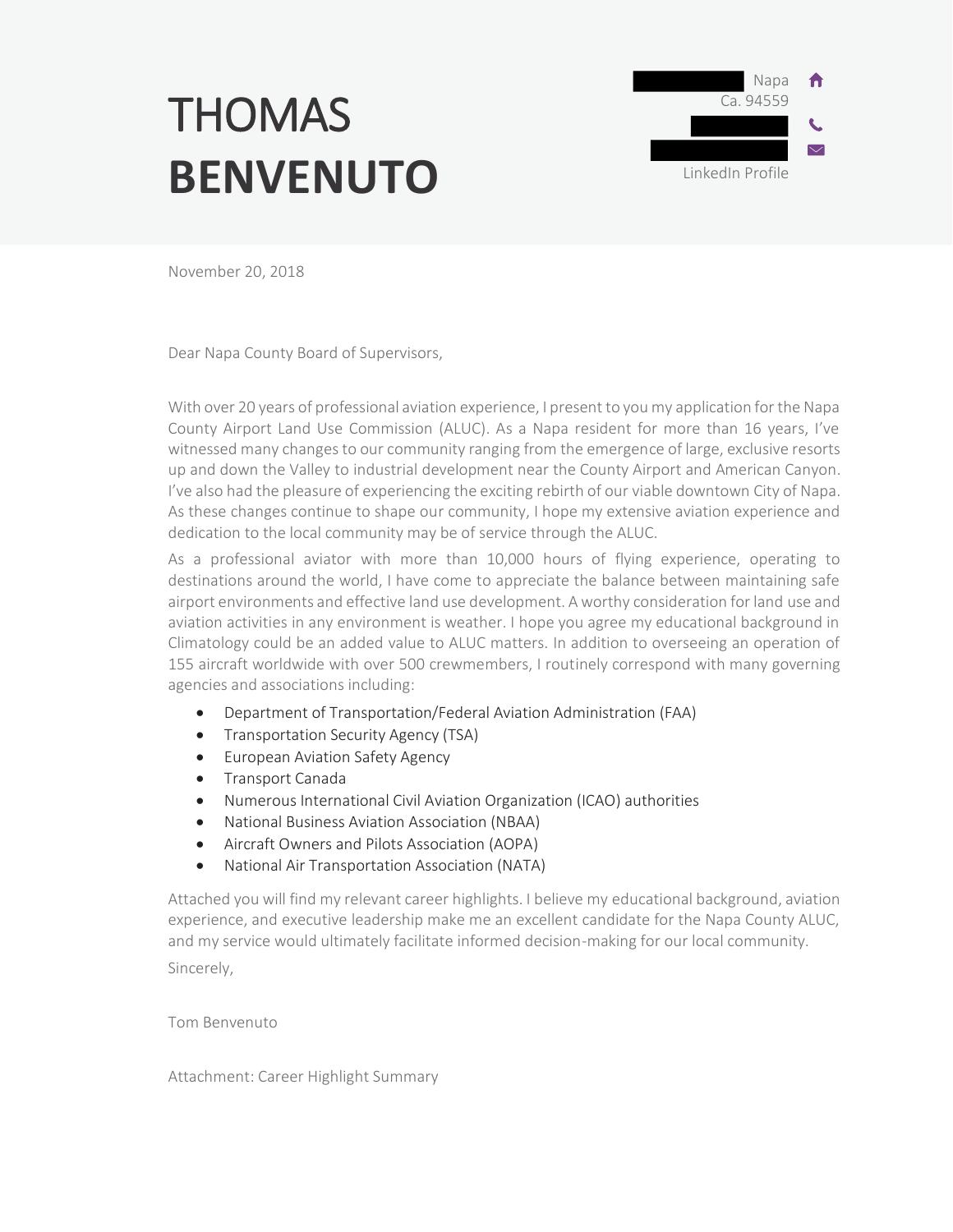# *Career Highlights:*

- Senior VP of Flight Operations with Solairus Aviation/Executive experience (current)
- **Safety Management System (SMS) expert related to Aviation Operations**
- Chief Pilot, Director of Operations
- Airline Transport Pilot with multiple aircraft type ratings
	- Airline Pilot Experience with United Airlines, American Eagle
	- Business Jet Pilot Experience flying Gulfstream, Citation and Hawker aircraft
	- International Captain
	- Check Airman in Gulfstream and Citation aircraft
- Certified Flight Instructor (CFI-Gold Seal designation), Instrument, Multiengine
	- Taught Korean Airlines students from initial training to airline First Officer positions
	- Conducted numerous ground school courses and seminars
- B.S. Degree in Physical Geography/Climatology
	- Taught numerous weather seminars to aviation professionals and enthusiasts
- Extensive experience operating various aircraft in and out of the Napa County Airport
- **Trained in Aviation Safety/Accident prevention**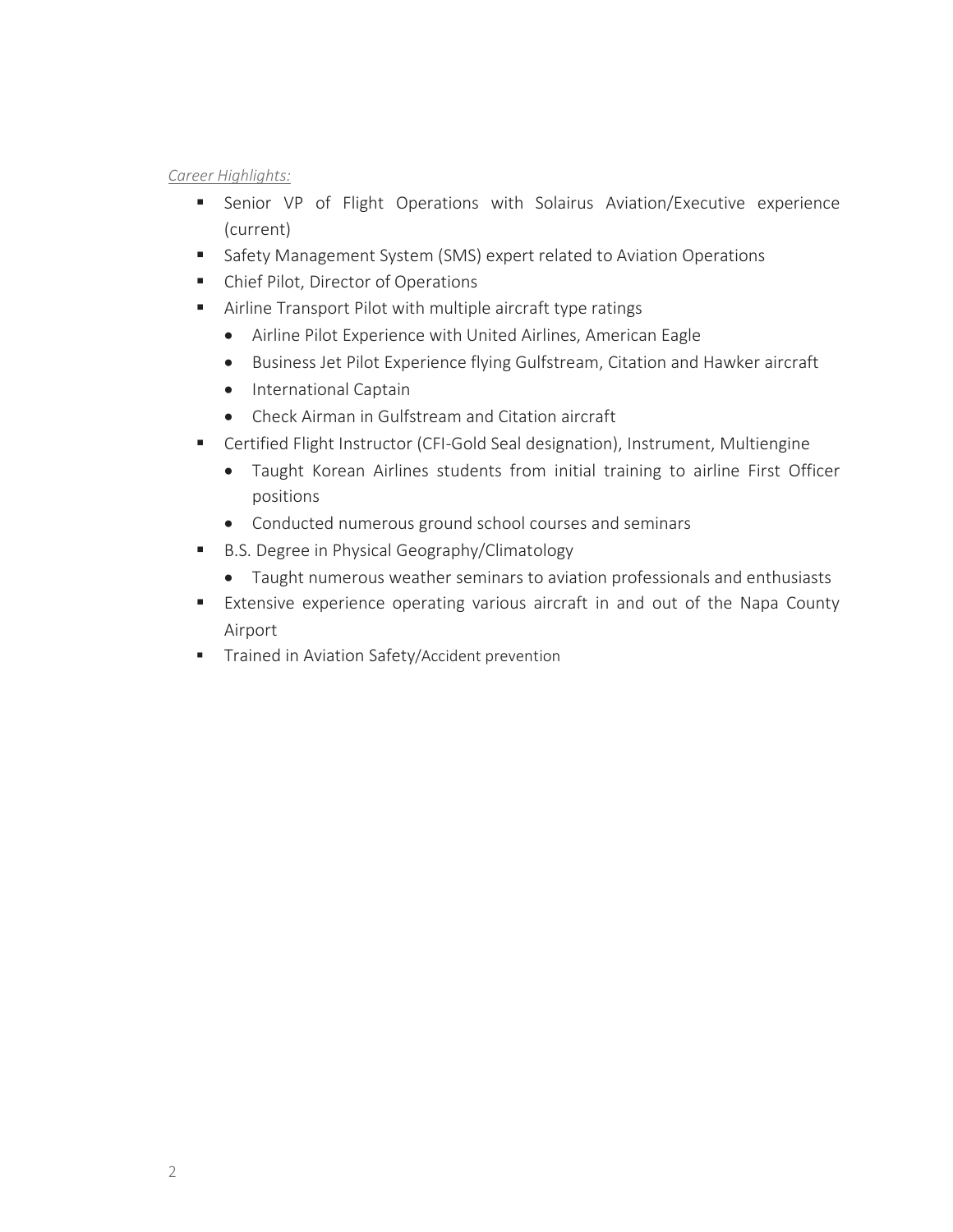### **Print**

### **Application for Appointment to Board, Commission, Committee, Task Force or Position - Submission #617**

### **Date Submitted: 11/25/2018**

Applicants appointed by the Board of Supervisors will be required to take an oath of office. All applications will be kept on file for one year from the date of application.

### **Public Records Act**

Applications are public records that are subject to disclosure under the California Public Records Act. Information provided by the applicant is not regarded as confidential except for the addresses and phone numbers of references and the applicant's personal information including home and work addresses, phone numbers and email address.

**Form 700 Conflict of Interest Code**

### California Fair Political Practices Website

Please note that appointees may be required by state law and county conflict of interest code to file financial disclosure statements.

**Application for Appointment to:** 

Airport Land Use Commission

Name of Board, Commission, Committee, Task Force or Position.

### **Category of Membership for Which You Are Applying\***

Commissioner/Aviation Expert

This information can be found on the news release announcing the opening. You may apply for more than one category if more than one position is open.

### **Personal Information**

The following information is provided in confidence, but may be used by the Board of Supervisors when making the appointment, or be used by the Committee/Commission/Board/Task Force following appointment for purposes of communicating with the appointee.

# https://www.countyofnapa.org/Admin/FormCenter/Submissions... 11/27/2018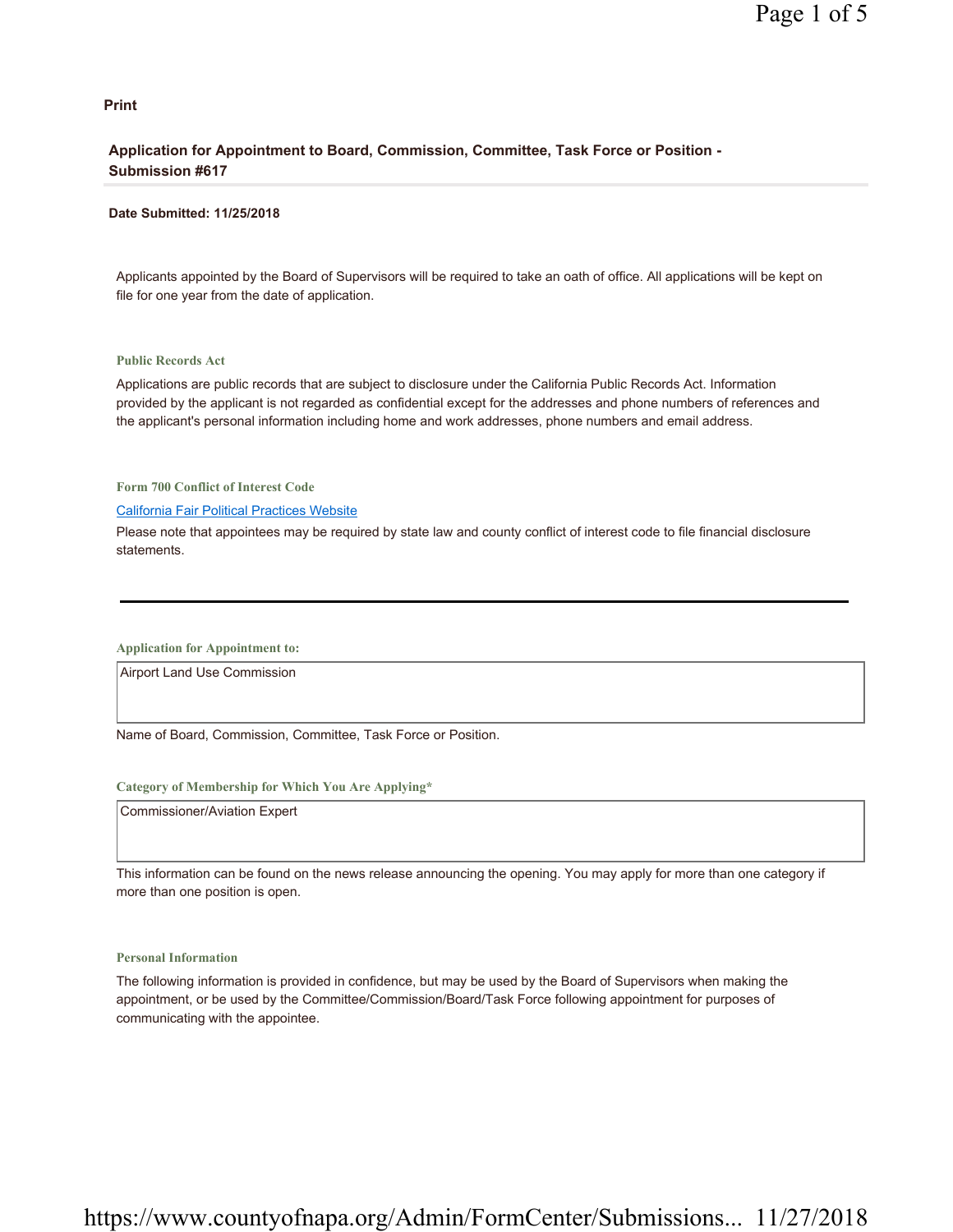| <b>Full Name*</b> | Supervisorial District in Which You Reside* |
|-------------------|---------------------------------------------|
| Thomas Benvenuto  | Napa/City District 1 bf                     |
|                   |                                             |
|                   |                                             |

**Home Address\***

| City* | State*     | Zip*  |
|-------|------------|-------|
| Napa  | California | 94559 |
|       |            |       |
|       |            |       |

# **Phone\* Email Address\***

# **Work Address\***

| City*    | State*          | Zip*  |
|----------|-----------------|-------|
| Petaluma | <sup>I</sup> CA | 94952 |
|          |                 |       |
|          |                 |       |

**Work Phone\***



### **Current Occupation\***

| Sr. VP of Flight Operations/Pilot<br>Solairus Aviation |  |
|--------------------------------------------------------|--|
| Within the last 12 months                              |  |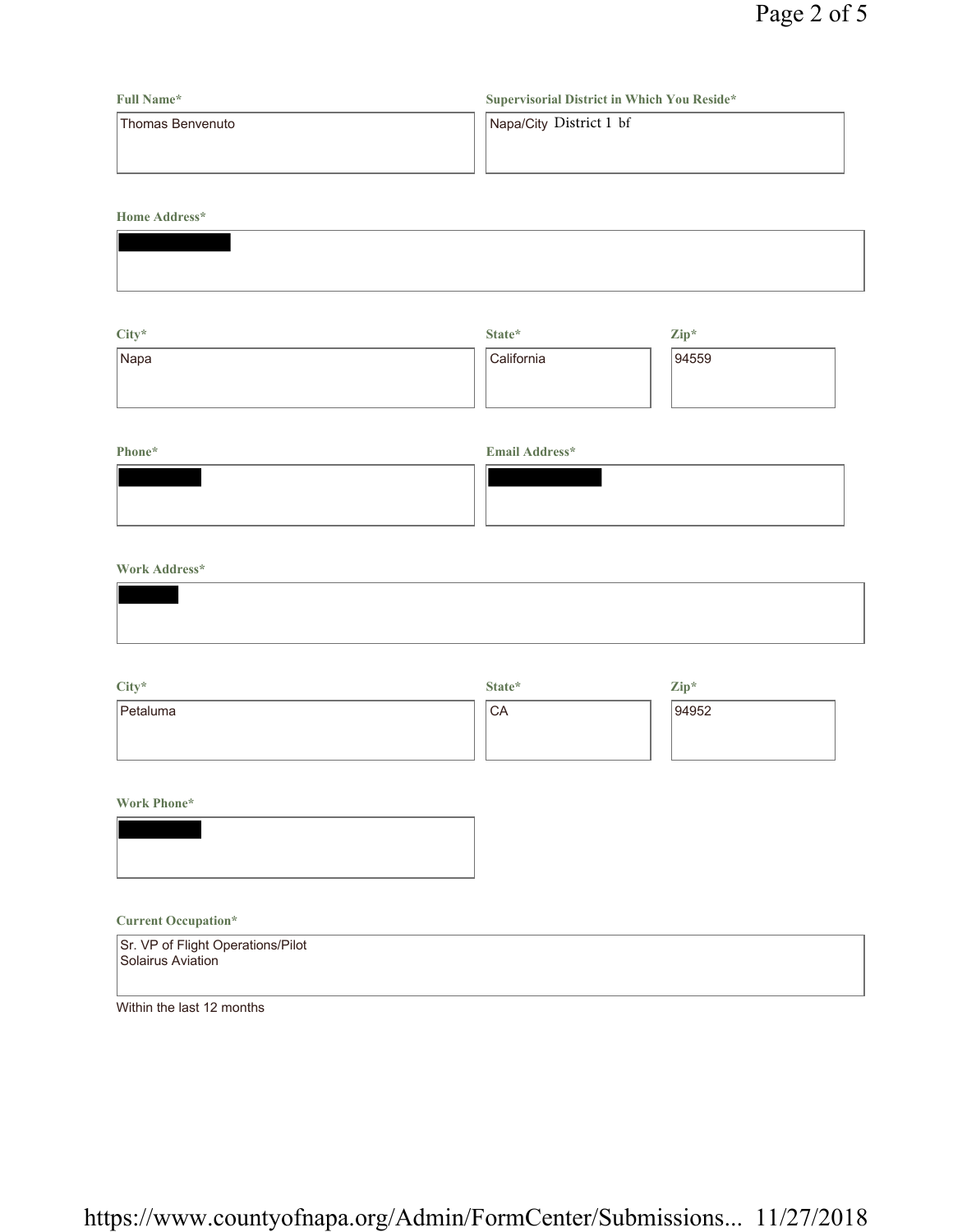**Current License**

FAA ATP (Airline Transport Pilot rating) Issued:09/1993

Professional or occupational, date of issue, and expiration including status

**Education/Experience**

University of California/Davis-BS Sierra Academy of Aeronautics

**Resume**

Dear Napa County Board of Supervisors\_F.pdf Attach a resume containing this and any other information that would be helpful to the Board in evaluating your application.

**Community Participation**

Active Professional Pilot/Napa County Airport

Nature of activity and community location

**Other County Board/Commission/Committee on Which You Serve/Have Served**

None

**Public Actions that may impact Credit Rating**

None

List all court or other public administration actions impacting your credit rating within the past ten (10) years.

Provide names, addresses and phone numbers of 3 individuals who are familiar with your background.

**Reference 1**

**Name\*** George Dom **Phone\***

https://www.countyofnapa.org/Admin/FormCenter/Submissions... 11/27/2018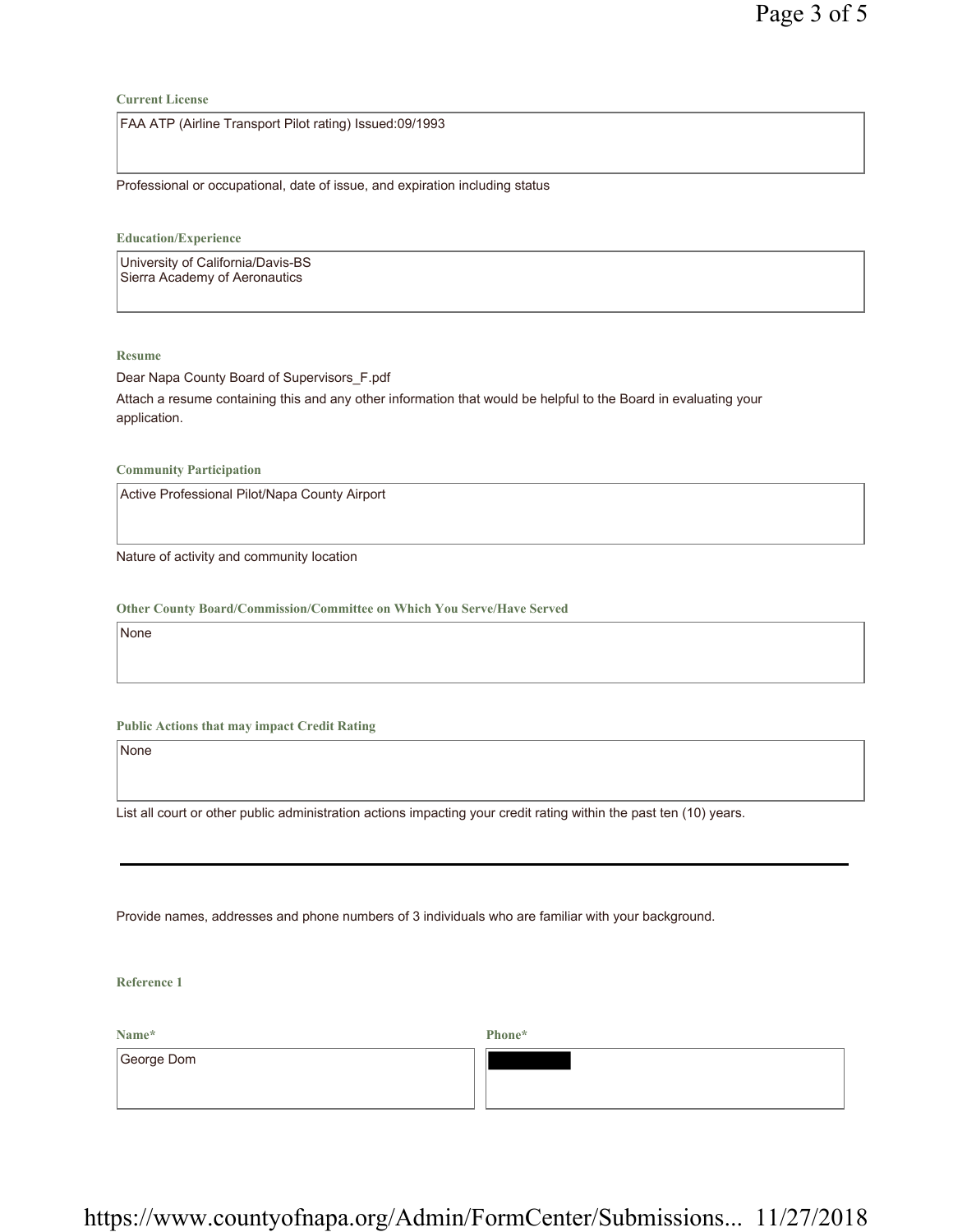**Address\***

| $\mathrm{City}^{\star}$ | $\textbf{State}^{\star}$ | $\mathbf{Zip}^*$ |  |
|-------------------------|--------------------------|------------------|--|
| Napa                    | Ca                       | 94558            |  |

# **Reference 2**

| Name*     | Phone* |
|-----------|--------|
| John King |        |
|           |        |
|           |        |

### **Address\***

| City*      | State* | $\mathbf{Zip}^*$ |
|------------|--------|------------------|
| San Rafael | Ca     | 94901            |
|            |        |                  |
|            |        |                  |

# **Reference 3**

| Name*       | Phone* |
|-------------|--------|
| Fred Lohden |        |
|             |        |
|             |        |

**Address\***